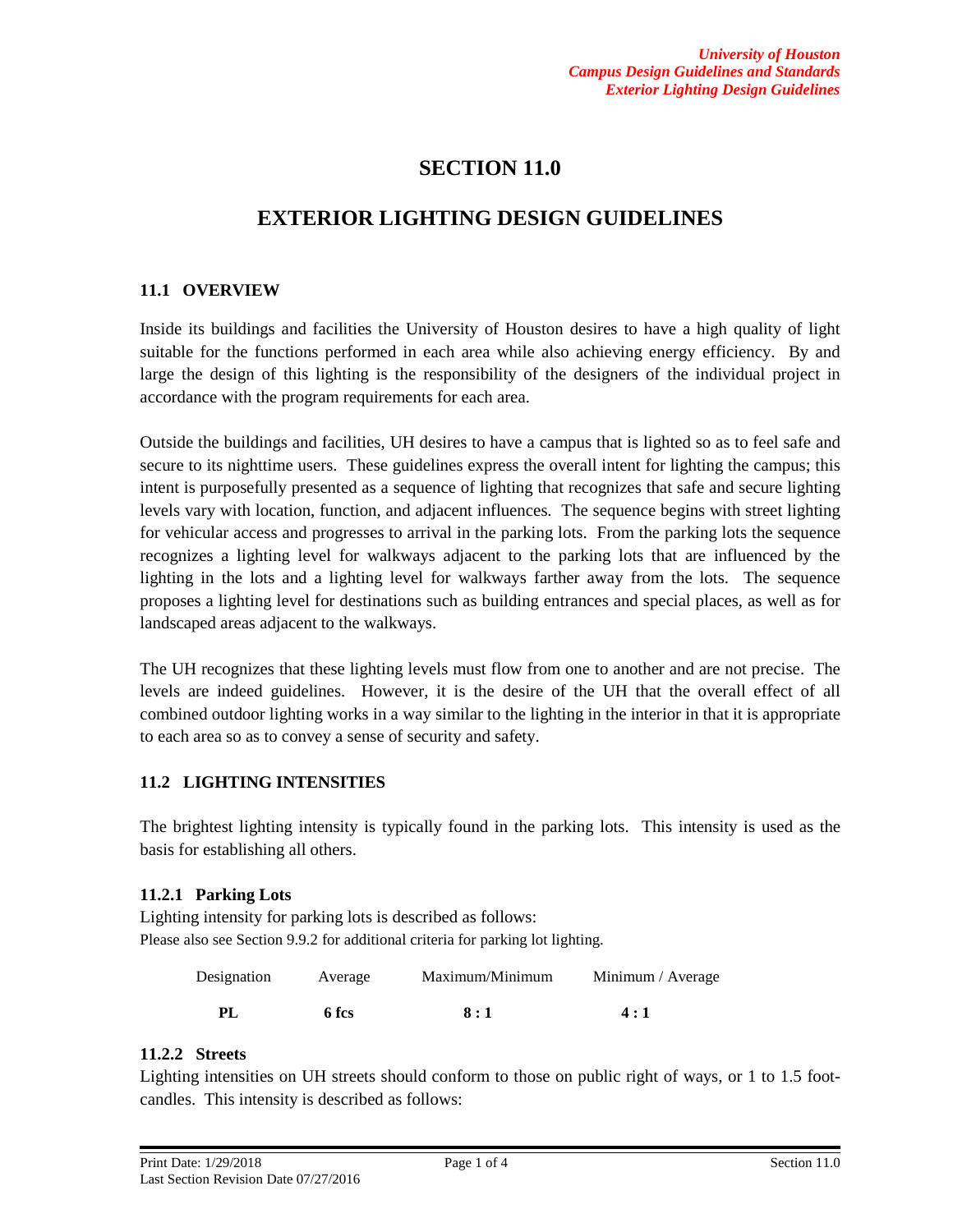| Designation | Average     | Maximum/Minimum | Minimum / Average |
|-------------|-------------|-----------------|-------------------|
| <b>ST</b>   | $1-1.5$ fcs | 12:1            | 6:1               |

#### **11.2.3 Walkways Crossing Streets**

Lighting intensity for walkways crossing campus streets is described thusly:

| Designation | Average | Maximum/Minimum | Minimum / Average |
|-------------|---------|-----------------|-------------------|
| WS          | 4.5 fcs | 8:1             | 4:1               |

#### **11.2.4 Walkways Adjacent to Parking Lots**

Walkways adjacent to parking lots (the first 100 feet) are the next brightest intensity at 2 to 3 footcandles at the center of the walkway. This intensity is described as follows:

| Designation | Average   | Maximum/Minimum | Minimum / Average |
|-------------|-----------|-----------------|-------------------|
| WR          | $2-3$ fcs | $10:1-11:1$     | 4:1               |

#### **11.2.5 Walkways at Interior of Campus**

Walkways away from the spillover influence of parking lot lighting are the "normal" level lighting intensity at 1.5 to 2 foot-candles at the center of the walkway. This intensity is described as follows:

| Designation | Average     | Maximum/Minimum | Minimum / Average |
|-------------|-------------|-----------------|-------------------|
| WN1         | $1.5-2$ fcs | 8:1             | 4:1               |

#### **11.2.6 Walkways at Interior of Campus in Large Open Areas**

Walkways away from the spillover influence of parking lots and in large open areas are another "normal" level of lighting intensity. This least bright intensity is described as follows:

| Designation     | Average | Maximum/Minimum | Minimum / Average |
|-----------------|---------|-----------------|-------------------|
| WN <sub>2</sub> | .75 fcs | 8:1             | 4:1               |

#### **11.2.7 Landscape Areas Adjacent to Walkways**

Landscape areas within twenty-five feet of the walkways should be lighted to an intensity of 1.5 to 2 foot-candles so as to eliminate their appearance as dark islands. This intensity is described as follows:

| Designation | Average     | Maximum/Minimum | Minimum / Average |
|-------------|-------------|-----------------|-------------------|
| LA          | $1.5-2$ fcs | 8:1             | 4:1               |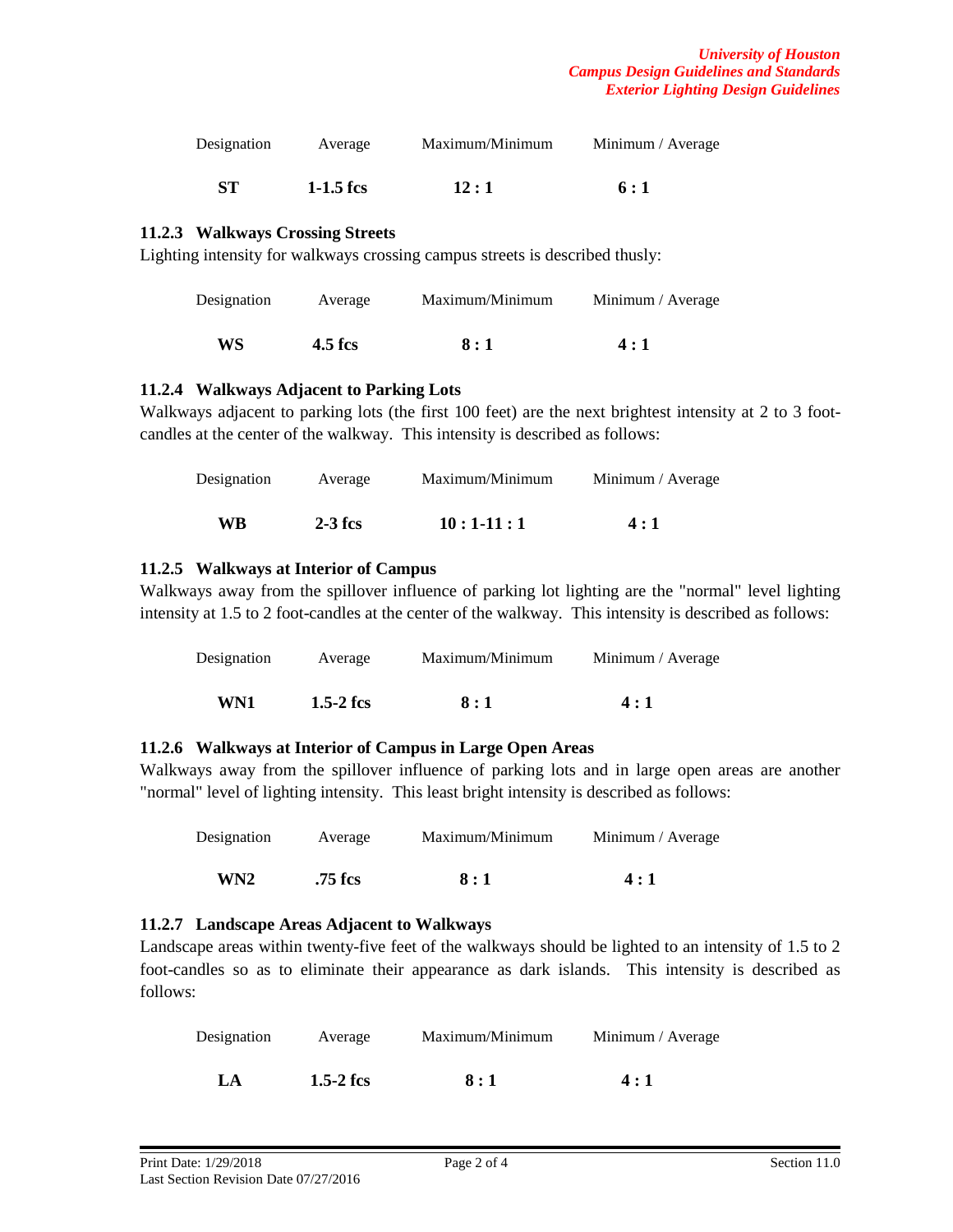### **11.2.8 Building Entrances**

Building entrances are the destinations for most nighttime trips on the campus. They should be illuminated at an intensity of 6 to 9 foot-candles, so as to emphasize them to the pedestrian. The name of the building should be clearly illuminated as well. This lighting inside the building entrance should be designed so as to provide a transition to the lighting intensity at the building entrance outside. The entrance lighting intensity is described thusly:

| Designation | Average   | Maximum/Minimum | Minimum / Average |
|-------------|-----------|-----------------|-------------------|
| RЕ          | $6-9$ fcs | n/a             | n/a               |

## **11.3 LIGHT QUALITY**

### **11.3.1 Color Spectrum**

Lighting at walkways in particular must be "white" or the cool spectrum such as is necessary for distinguishing colors easily by eye and by remote security scanning cameras.

Pedestrian lighting at streets and walkways is gradually being retrofitted with LED lamps; all future pedestrian lighting shall be the University's standard pedestrian light fixture including LED lamp. Lighting at building entrances shall also be LED.

Parking lot illumination at the University of Houston is in a transitional phase between the traditional metal halide fixtures and preferred LED lighting. It is anticipated that a LED retrofit fixture adaptable to the current luminaire standard soon can be found and implemented in its place

## **11.4 CONTINUITY OF LIGHTING PERFORMANCE**

Light pole bases have occasionally been knocked over, physically breaking the circuit and leaving areas of the campus without light. The University of Houston desires to further ensure functionality by individually fusing certain lights as follows:

• All walkway lights, street lights, and parking lot lights shall be individually fused at each pole base. Fuses shall be Bussman HEB-JW-RLC-J with weather boot or UH –approved equal,

## **11.5 FIXTURE LOCATIONS**

## **11.5.1 General Comments**

- Architectural showcase lighting should not be used except for landmark or theme buildings. Even for these exceptions the lighting intensity should be as low as possible for the purpose.
- Lighting fixtures (especially flood lights) are not to be mounted on buildings except to illuminate the entrance, as described in **Section 11.2.7** above.
- Lighting fixtures should be carefully located and screened so as not to shine in the eyes of the pedestrian.